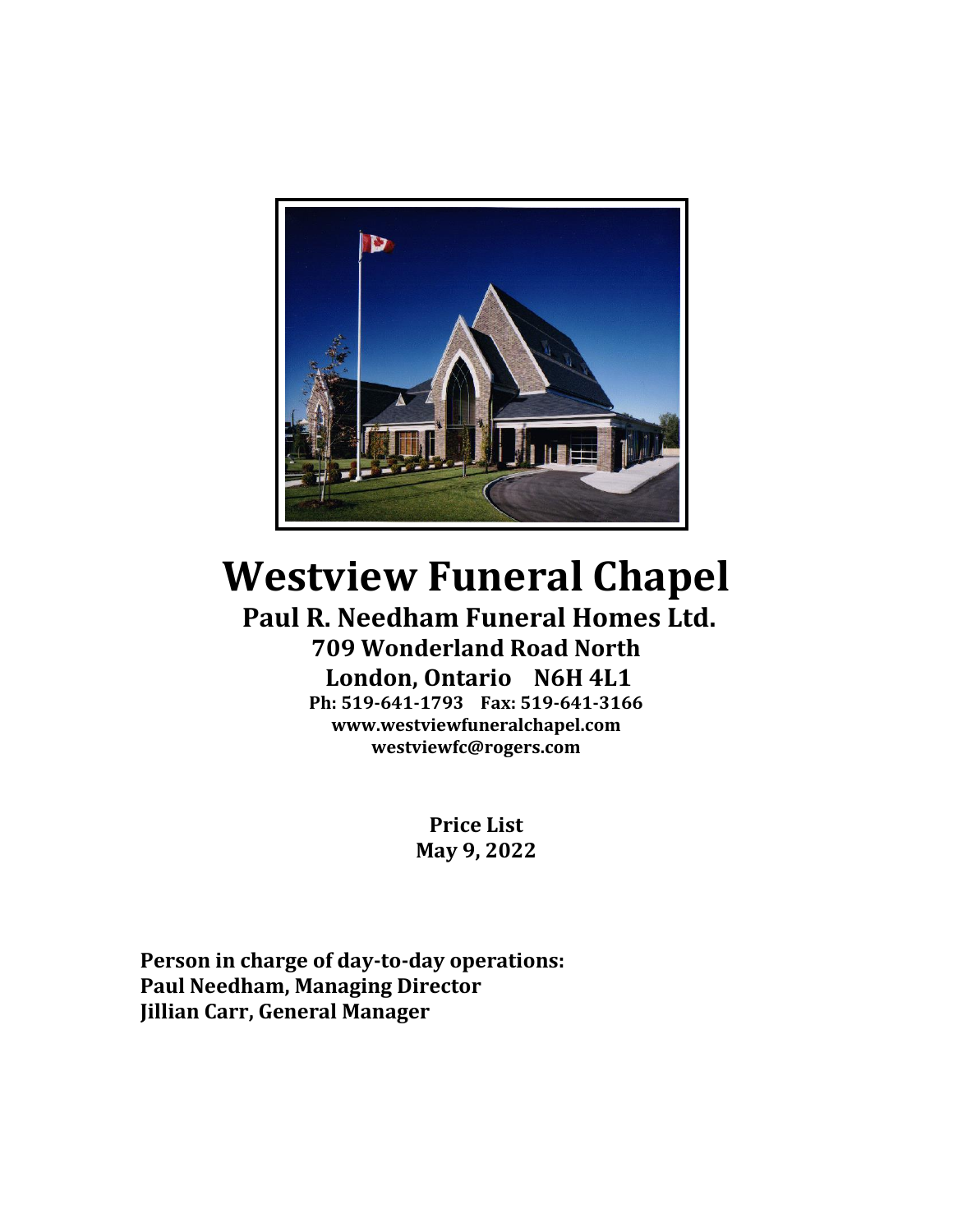### Explanation of Services

#### Professional & Staff Services Coordinating activities, rites, ceremonies

- Professional consultation with licensed personnel, including, but not limited to, expert advice on options to meet your needs.
- Coordination of all activities, rites and ceremonies, before, during and after they have been provided, including services and supplies provided by us, as well as those provided by third party suppliers, such as flowers and death notices.

#### Documentation - permits, forms, etc.

- Completion and filing of all documents necessary to carry out the services and supplies requested, including, but not limited to: death registration, burial permit, coroner's certificate for cremation, documentation necessary to ship the body out of the country
- Provision of fifteen (15) Proofs of Death issued by Westview Funeral Chapel (our proofs of death are usually accepted for most estate settlement purposes, but sometimes a provincial "Death Certificate" will be necessary and is available from the Office of the Registrar General)

#### Transport remains - initial or additional (within 25 km; additional fees apply beyond 25km)

- Transportation of the remains from one place to another, for example the hospital to the business, or the business to the cemetery or crematorium, a charge applies for each transportation request
	- Using an unmarked van
	- Using a funeral coach or hearse

#### Basic preparation of remains (requires Facilities for preparation/embalming/shelter)

• The preparation of the body for placement into the casket, may include bathing, dressing and the setting of facial features for identification or viewing without embalming.

#### Embalming of remains (requires Basic preparation of remains)

● Embalming is the restoration, disinfection and temporary preservation of a deceased person's body in order to be suitable for display in an open casket. Embalming is not legally required, but may be recommended to preserve the body between the time of death and the visitation or disposition of the deceased.

#### Partial/Basic Embalming (requires Facilities for preparation/embalming/shelter)

● Involves the use of embalming chemicals to treat the abdominal and thoracic cavities to delay the advance of decomposition. Does not address appearance issues and is done to ensure remains may be present for visiting/funeral service in a closed casket. Viewing is not permitted when partial embalming is authorized. Full arterial embalming is strongly recommended if remains are to be present for more than 72 hours before burial or cremation takes place.

#### Facilities for preparation/embalming/shelter

● Facilities used to prepare, embalm and shelter the body

#### Cremated Remains Refundable Deposit

• The funeral home may charge a \$350 refundable deposit until cremated remains are retrieved from the funeral home. Should the cremated remains not be picked up within one year, the funeral home may inter the cremated remains in a cemetery and retain the deposit referred to in this section.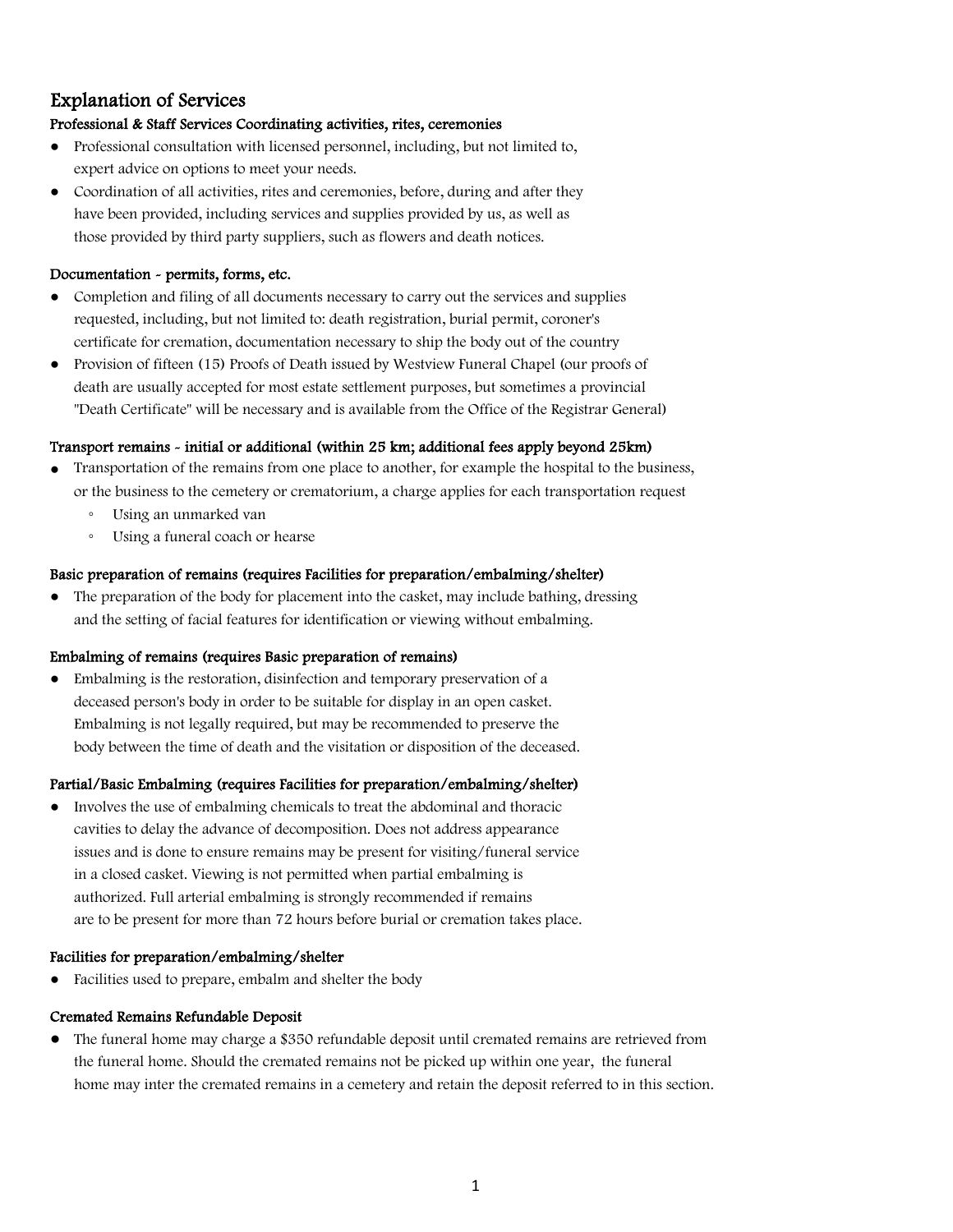#### Staff services for visitation

● Staff to coordinate and oversee the visitation (informal gathering) for the period specified in the contract.

#### Facilities for visitation (requires Staff services for visitation)

● Designated facilities used for visitation for the period specified in the contract

#### Staff services for ceremony

● Staff to coordinate and oversee the ceremony or memorial service

#### Facilities for ceremony (requires Staff service for ceremony)

Designated facilities used for the ceremony or memorial service

#### Vehicles

Lead / Clergy Car - used to lead the funeral procession and/or transport the clergy to/from church, funeral home, cemetery Funeral Coach - used to transport deceased to cemetery Service Vehicle - used to transport deceased from place of death to the funeral home, from the funeral home to crematorium or cemetery Additional mileage - A mileage charge will apply for transfers over 25 km at a rate of \$2.25 per km for each vehicle utilized.

#### Other available services and equipment

#### Reception Facility

● Use of facility for a reception following the ceremony or memorial service, which includes the set up of the facilities, the use of facilities and amenities and the clean up of the facility

#### Catering services

● Please speak to one of our funeral directors for further details and pricing.

#### Funeral Stationery Package

● Package includes Register Book, up to 200 Memorial Records and up to 50 Acknowledgement Cards Additional Memorial Cards - \$0.25 per card and Acknowledgement Cards - \$30.00 per package

#### Staff Musician - Pianist/Organist

● Our staff musician plays a 25 minute prelude before the service, hymns or musical selections during the service and recessional music as people are leaving the chapel. Please refer to our Music Program for further detail and styles of music.

#### Peacehold

• Peacehold is the pioneer in after-care estate documentation. They assist in the accurate and timely processing of necessary forms and documents, maximizing government and corporate benefits after the passing of a loved one.

#### Livestream

● Funeral Services in the chapel area may be live streamed via Westview Funeral Chapel's affiliation with Forget Me Not Ceremonies. This is only done with the permission of the family. A link to register for the live stream of the service will be placed on the deceased's tribute page on Westview Funeral Chapel's website.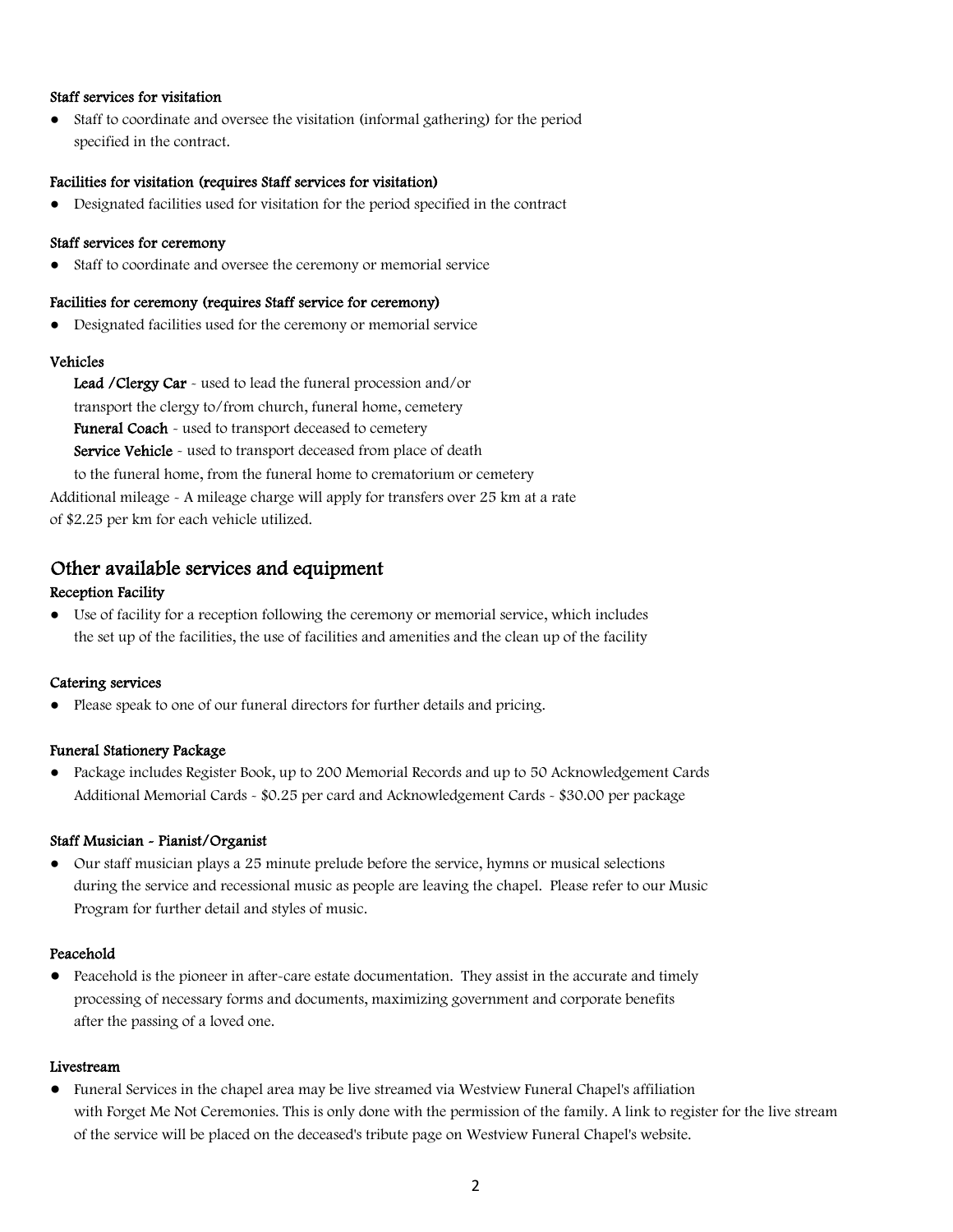## Westview Funeral Chapel

### PAUL R. NEEDHAM FUNERAL HOMES LTD. 709 WONDERLAND ROAD NORTH, LONDON, ONTARIO N6H 4L1 PH: 519-641-1793 FAX: 519-641-3166 E-MAIL: westviewfc@rogers.com

### Traditional Funeral

(One day visitation 2-4 p.m. and 7-9 p.m. with procession to cemetery)

| Professional & Staff Services                |       |            |
|----------------------------------------------|-------|------------|
| - Coordinating activities, rites, ceremonies |       | \$1,595.00 |
| - Documentation                              |       | \$370.00   |
| Transfer of remains up to 25 km              |       | \$359.00   |
| Basic preparation of remains                 |       | \$100.00   |
| Embalming of remains                         |       | \$795.00   |
| Facilities - Prepare/Shelter of Remains      |       | \$200.00   |
| Staff services for visitation                |       | \$200.00   |
| Facilities for visitation                    |       | \$500.00   |
| Staff services for ceremony                  |       | \$200.00   |
| Facilities for ceremony                      |       | \$495.00   |
| Funeral Coach                                |       | \$325.00   |
| Clergy/Lead Car                              |       | \$185.00   |
| Service Vehicle                              |       | \$160.00   |
|                                              | Total | \$5,484.00 |

### Immediate Disposition Service - Cremation

Professional Services

|                                              | Total | \$1,744.00 |
|----------------------------------------------|-------|------------|
| Service vehicle                              |       | \$160.00   |
| Facilities - Prepare/Shelter of remains      |       | \$100.00   |
| Basic preparation of remains                 |       | \$100.00   |
| Transfer to crematorium                      |       | \$60.00    |
| Transfer up to 25 km                         |       | \$359.00   |
| - Documentation                              |       | \$370.00   |
| - Coordinating activities, rites, ceremonies |       | \$595.00   |

Extras/other available services and equipment - As noted on pages 4 & 5. Unless otherwise identified, all applicable taxes will be added to the prices indicated. Staff to attend graveside service, Immediate Disposition Service \$150.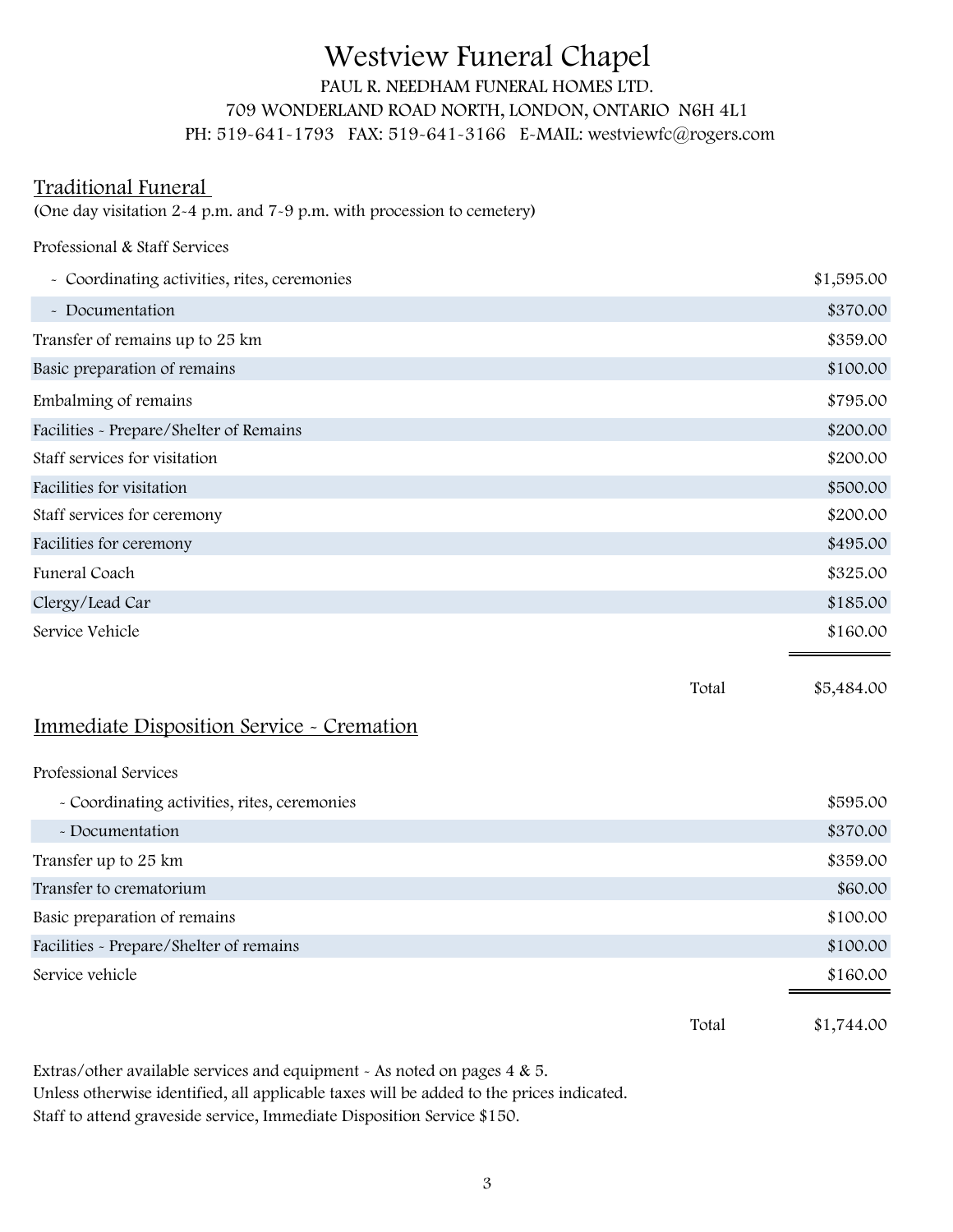### Immediate Disposition Service - Burial

| Professional Services                                                |                       |                             |
|----------------------------------------------------------------------|-----------------------|-----------------------------|
| - Coordinating activities, rites, ceremonies                         |                       | \$795.00                    |
| - Documentation                                                      |                       | \$370.00                    |
| Transfer up to 25 km                                                 |                       | \$359.00                    |
| Basic preparation of remains                                         |                       | \$100.00                    |
| Facilities - Prepare/Shelter of remains                              |                       | \$100.00                    |
| Service vehicle                                                      |                       | \$160.00                    |
|                                                                      |                       |                             |
|                                                                      | Total                 | \$1,884.00                  |
| Immediate Disposition with Memorial Service                          |                       |                             |
| (Including visitation one hour prior to the service)                 |                       |                             |
| Professional & Staff Services                                        |                       |                             |
| - Coordinating activities, rites, ceremonies                         |                       | \$1,395.00                  |
| - Documentation                                                      |                       | \$370.00                    |
| Transfer up to 25 km                                                 |                       | \$359.00                    |
| Transfer to crematorium                                              |                       | \$60.00                     |
| Basic preparation of remains                                         |                       | \$100.00                    |
| Facilities - Prepare/Shelter of Remains                              |                       | \$100.00                    |
| Staff services for visitation (one hour visitation prior to service) |                       | \$100.00                    |
| Facilities for visitation (one hour visitation prior to service)     |                       | \$200.00                    |
| Staff Services for ceremony                                          |                       | \$150.00                    |
| Facilities for ceremony                                              |                       | \$495.00                    |
| Service Vehicle                                                      |                       | \$160.00                    |
|                                                                      |                       |                             |
|                                                                      | Total                 | \$3,489.00                  |
| <b>Extras/Other Available Services and Equipment</b>                 |                       |                             |
|                                                                      |                       |                             |
| City of London Death Registration<br>Out-of-town Death Registration  |                       | \$40.00<br>\$35.00          |
| Coroner's Certificate                                                |                       | \$75.00                     |
| Peacehold Estate Documentation Services                              |                       | \$595.00                    |
| Newspaper Notices                                                    |                       | At cost                     |
| <b>Staff Musician</b>                                                |                       | \$200.00                    |
| Basic Funeral Stationery Package                                     |                       | \$349.00                    |
| Artisan Stationery Package                                           |                       | \$449.00                    |
| Funeral Stationery - a la Carte                                      | Basic Register Book   | \$95.00                     |
|                                                                      | Artisan Register Book | \$250.00                    |
|                                                                      | Memorial Records      | \$175.00                    |
|                                                                      | Acknowledgement Cards | \$100.00                    |
| Reception Facility                                                   |                       | \$495.00                    |
| <b>Funeral Flowers</b>                                               |                       | At cost, refer to catalogue |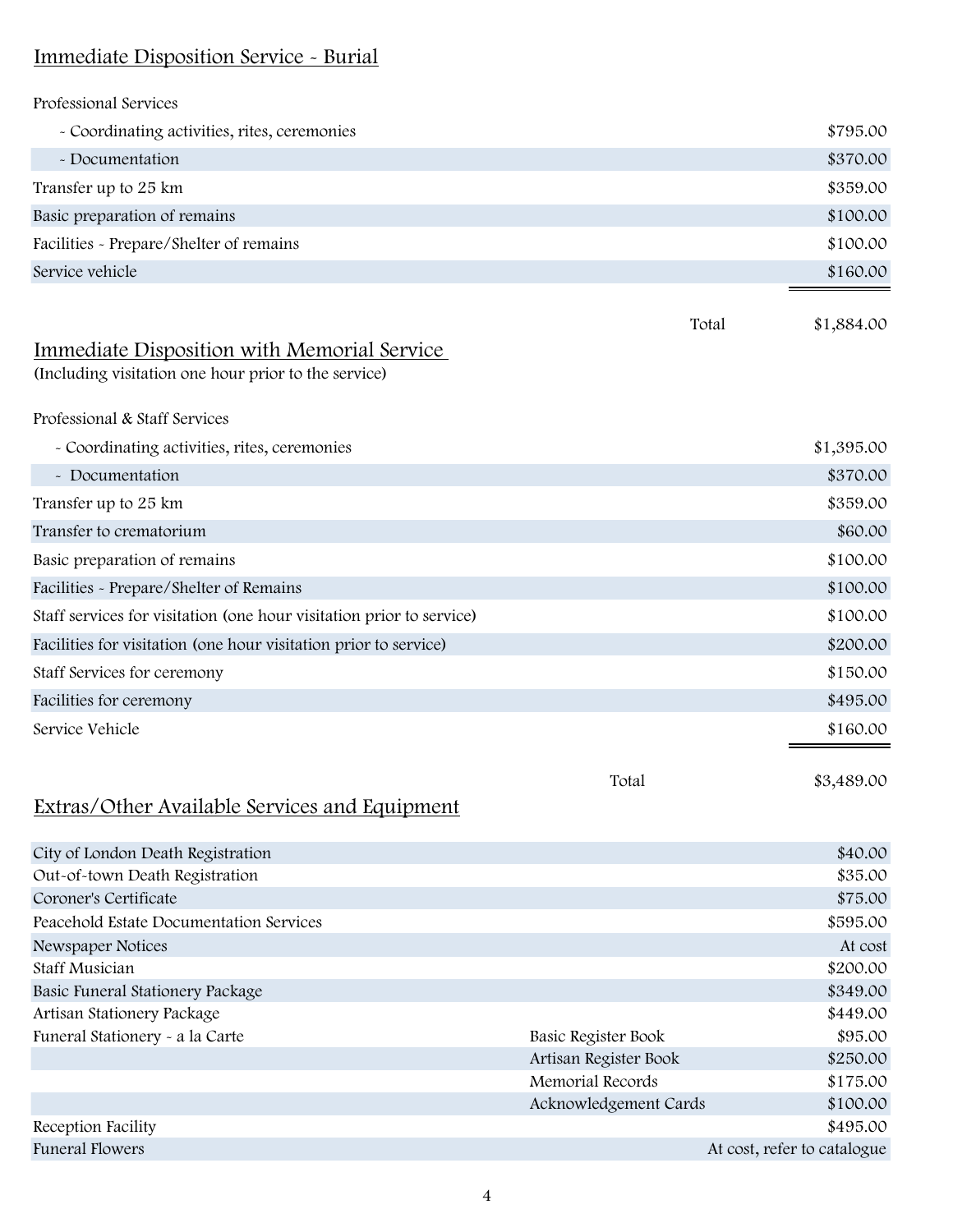### Extras/Other Available Services and Equipment Continued

| Embalming - Autopsied Case                                                                                | \$895.00      |
|-----------------------------------------------------------------------------------------------------------|---------------|
| Embalming - Partial                                                                                       | \$395.00      |
| Hairdresser                                                                                               | \$75.00       |
| Clergy Honorarium                                                                                         | $$275 - $325$ |
| Cremated Remains Refundable Deposit                                                                       | \$350.00      |
| Additional two hour period of visitation (\$100.00 Staff & \$100.00 Facilities)                           |               |
| Cemetery Fees - Cemetery to invoice family directly                                                       |               |
| Livestreaming of Ceremonies                                                                               | \$175.00      |
| Removal of an implant heart pacemaker                                                                     | \$50.00       |
| Holding Fee (per day after 5 days)                                                                        | \$40.00       |
| Statutory Holiday Surcharge - Any services rendered on a statutory holiday will be subject to a surcharge | \$100.00      |
| $\sim$ Unless otherwise identified, all applicable taxes will be added to the prices indicated.           |               |

### $\text{Caskets} \sim \text{Switch}$  for Burial or Cremation

| Name & Manufacturer                                | Description                                                                                                                                                       | Price      |
|----------------------------------------------------|-------------------------------------------------------------------------------------------------------------------------------------------------------------------|------------|
| Basic Container CR194-00003<br>by Victoriaville    | Adult standard, reinforced cardboard cremation container                                                                                                          | \$295.00   |
| Glencove CR879-00033<br>by Victoriaville           | Adult standard, solid wood cremation container, natural finish,<br>beige crepe interior with pillow, rope carriers                                                | \$475.00   |
| Glenbar CR580-00012<br>by Victoriaville            | Adult standard, solid wood cremation container, natural finish,<br>white crepe interior with pillow, wood bar carriers                                            | \$695.00   |
| Crosby DR220-00006<br>by Victoriaville             | Adult standard, fibreboard construction, blue cloth covered,<br>white rayon interior, adjustable frame bed, fixed metal handles                                   | \$1,295.00 |
| <b>Oxford PC</b> DR220-00042<br>by Victoriaville   | Adult standard, particleboard construction, grey cloth covered,<br>white rayon interior, excelsior bedding, swing bar metal handles                               | \$1,895.00 |
| Halton WR252-00558<br>by Victoriaville             | Adult standard, 5/8" poplar construction, satin finish,<br>eggshell silk interior, excelsior bedding, fixed wood bar handles                                      | \$2,295.00 |
| Pacific Full Couch WR152-00142<br>by Victoriaville | Adult standard, poplar veneer construction, high gloss finish,<br>white rayon interior, adjustable frame bed, fixed wood bar handles                              | \$2,395.00 |
| Borealis PC WR232-00359<br>by Victoriaville        | Adult standard, ash construction, topaz colour treatment,<br>beige crepe interior, adjustable bed, swing bar wood handles                                         | \$2,495.00 |
| Melrose WR252-41308<br>by Victoriaville            | Adult standard, 5/8" poplar construction, medium satin finish,<br>eggshell rayon interior, excelsior bedding, metal swing bar handles                             | \$2,595.00 |
| Milword PC WR252-00262<br>by Victoriaville         | Adult standard, solid poplar and veneer components,<br>walnut colour treatment, satin finish, tan crepe interior,<br>adjustable frame bed, swing bar wood handles | \$2,795.00 |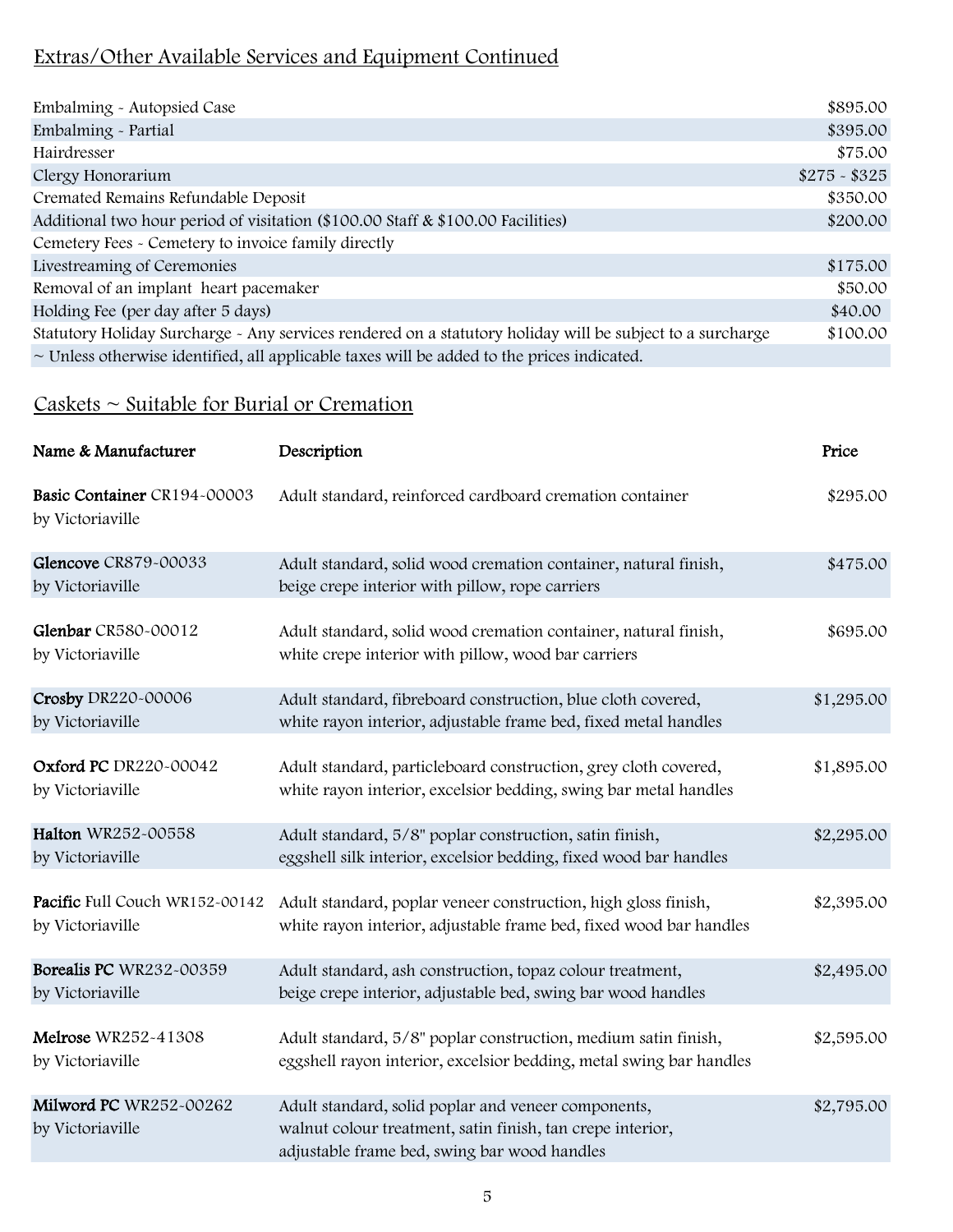### Caskets ~ Suitable for Burial or Cremation Continued

| Winfield WR252-00052<br>by Victoriaville          | Adult standard, solid 5/8" poplar construction, polished cherry finish,<br>sunburst crepe interior, adjustable frame bed, swing bar wood handles                                          | \$2,795.00 |
|---------------------------------------------------|-------------------------------------------------------------------------------------------------------------------------------------------------------------------------------------------|------------|
| Heavenly White WR252-00269<br>by Victoriaville    | Adult standard, solid poplar construction, white colour treatment, high<br>gloss finish, white crepe interior, adjustable frame bed, wood carrier,<br>with bronze tone swing bar hardware | \$2,995.00 |
| Elizabeth WR230-00014<br>by Victoriaville         | Adult standard, solid ash construction, satin finish,<br>pink crepe interior, adjustable frame bed, wood bar handles                                                                      | \$3,095.00 |
| Homestead #707<br>by Northern                     | Adult standard, solid 3/4" maple construction, gloss finish,<br>tan crepe interior, adjustable frame bed, swing bar wood handles                                                          | \$3,095.00 |
| Homeward WC252-00009<br>by Victoriaville          | Adult standard, solid 5/8" poplar construction, gloss finish, rosetan<br>crepe interior, adjustable frame bed, swing bar wood handles                                                     | \$3,095.00 |
| <b>Bristol PC</b> WR250-00418<br>by Victoriaville | Adult standard, quality solid poplar construction, hand rubbed high<br>gloss finish, crepe interior, adjustable frame bed, swing bar wood handles                                         | \$3,195.00 |
| Carnaby WR250-00002<br>by Victoriaville           | Adult standard, solid poplar construction, vantablack colour treatment<br>satin finish, beige basket weave interior                                                                       | \$3,195.00 |
| Dunfield WR210-00317<br>by Victoriaville          | Adult standard, solid 1" plank oak construction, polished finish,<br>eggshell crepe interior, adjustable frame bed, swing bar wood handles                                                | \$3,595.00 |
| Woodstock WC210-00036<br>by Victoriaville         | Adult standard, solid oak construction, satin finish, beige velvet<br>interior, adjustable frame bed, swing bar wood handles                                                              | \$3,695.00 |
| Michael Angelo WC220-00001<br>by Victoriaville    | Adult standard, solid maple construction, high gloss hand rubbed finish,<br>champagne velvet interior, adjustable frame bed, "Last Supper" swing<br>bar wood handles                      | \$3,995.00 |
| St. Patrick WC201-00016<br>by Victoriaville       | Adult standard, solid 1" ribbon grain mahogany, gloss finish,<br>premium velvet interior, adjustable frame bed, mahogany lugs<br>with full-length wood bar handles                        | \$4,695.00 |
| Capital WR201-20799<br>by Victoriaville           | Adult standard, solid 1" ribbon grain mahogany, gloss finish, premium<br>velvet interior, adjustable frame bed, solid mahogany swing bar handles                                          | \$6,595.00 |

Other casket options available, please see a Funeral Director for options and pricing

### Metal Caskets - Not suitable for cremation

Metal Caskets Available Please see a Funeral Director for options and pricing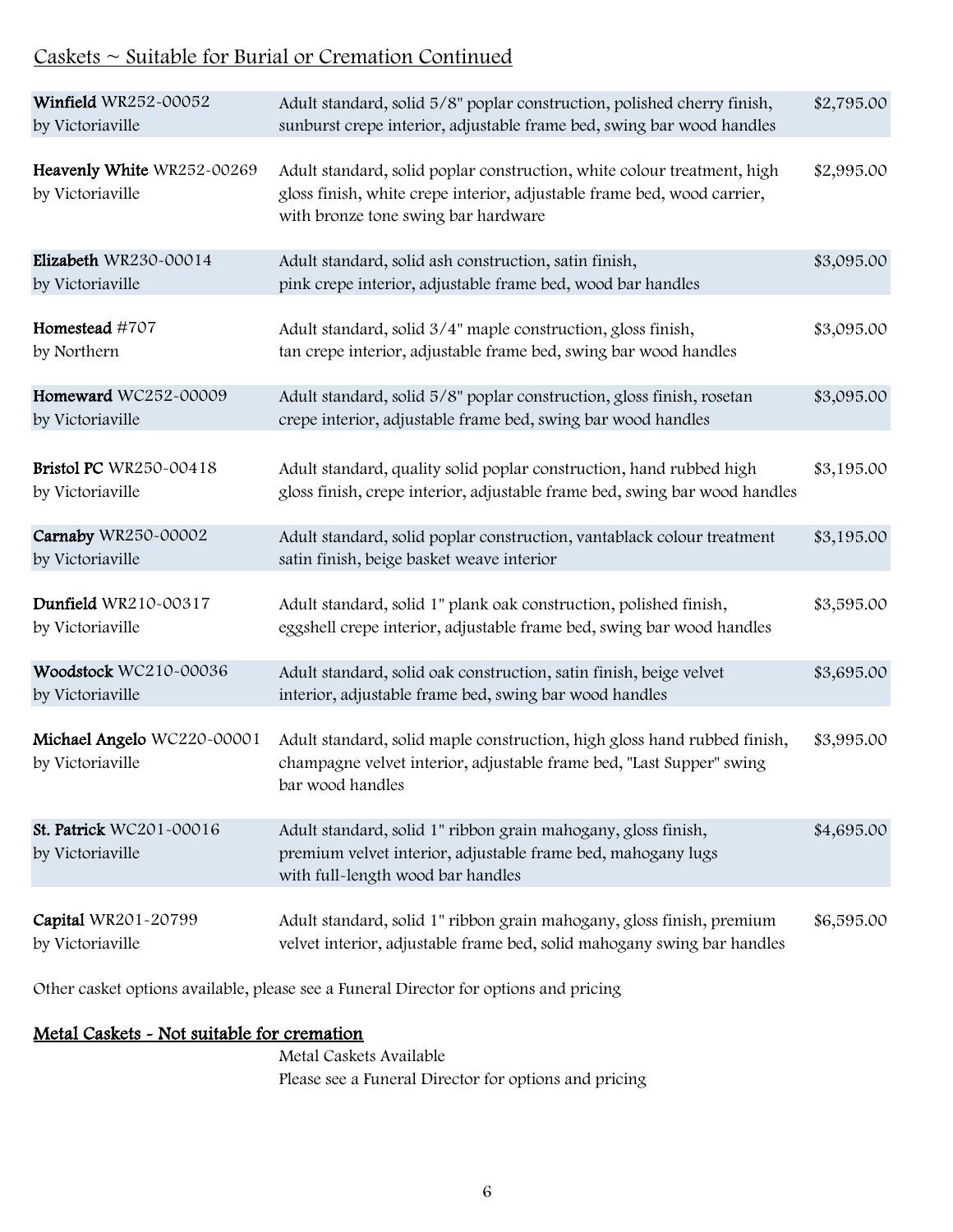### Cremation Urns

| <b>Selection Series</b> | \$349.00                                                                      |
|-------------------------|-------------------------------------------------------------------------------|
|                         | Nicodeme by Victoriaville, US810-00482, Plastic Green                         |
|                         | (6.875" W X 5.5" D X 9.5" H) Vol 230 ci                                       |
|                         |                                                                               |
|                         | Avalon by Victoriaville, US199-20011, Bamboo, Natural Satin                   |
|                         | (custom engraving available) (8.9" W X 6.44" D X 5" H) Vol 200 ci             |
|                         |                                                                               |
|                         | Select Standard by Victoriaville, US435-00451, Permalock Brass Sheet          |
|                         | (custom engraving available) (3.5" W X 5.875" D X 8.875" H) Vol 180 ci        |
|                         |                                                                               |
|                         | Stewart Solid Oak by Stewart Cremation Urns, Urn #1                           |
|                         | $(10.5"$ W X 6.5" D X 5.75" H)                                                |
|                         |                                                                               |
|                         |                                                                               |
|                         | Custom Image Wrapped Urn by Funeral Home Graphics                             |
|                         | (10.75" W X 5.5" D X 7.5" H)                                                  |
| <b>Classic Series</b>   |                                                                               |
|                         | \$395.00<br>Milano by Victoriaville, US210-00012, Metal                       |
|                         |                                                                               |
|                         | (custom engraving available) (7" dia X 11.2" H) Vol 210 ci                    |
|                         |                                                                               |
|                         | Memoriam by Victoriaville, US440-00448, Metal                                 |
|                         | (custom engraving available) (4.75" W X 8.5" D X 8.25" H) Vol 200 ci          |
|                         |                                                                               |
|                         | Java Black by Victoriaville, US310-00002, Marble (custom engraving available) |
|                         | (8" dia X 11" H) Vol 200 ci                                                   |
|                         |                                                                               |
|                         | Allen by Victoriaville, US120-00003, Solid Maple (custom engraving available) |
|                         | (11.5" W X 7.2" D X 6.25" H) Vol 200 ci                                       |
|                         |                                                                               |
| Signature Series        | \$695.00                                                                      |
|                         | Luxor by Victoriaville, US101-00237, Solid Mahogany Titian Gloss              |
|                         | (12" W/L X 7" D X 7.25" H) Vol 210 ci                                         |
|                         |                                                                               |
|                         | Cloisonné by Victoriaville, US450-00003, Opal                                 |
|                         | (7" dia X 11" H) Vol 200 ci                                                   |
|                         |                                                                               |
|                         | Honour II by Victoriaville, US105-00005, Cherry, Rosewood Gloss               |
|                         | (10.25" W X 6.75" D X 11" H) Vol 200 ci                                       |
|                         |                                                                               |
|                         | Windsor Chest by Victoriaville, US105-20002, Oak with inlaid and lock         |
|                         | (10.25" W X 8.25" D X 6.5" H) Vol 275 ci                                      |
|                         |                                                                               |
| Prestige Series         | \$795.00                                                                      |
|                         | Highland by Victoriaville, US120-00009, Mantle Clock, Solid Maple             |
|                         | (10.25" W X 7.5" D X 14" H) Vol 200 ci                                        |
|                         |                                                                               |
|                         | Azur by Victoriaville, US610-00474, Limoges Porcelain                         |
|                         | (7" dia X 10.375" H) Vol 205 ci                                               |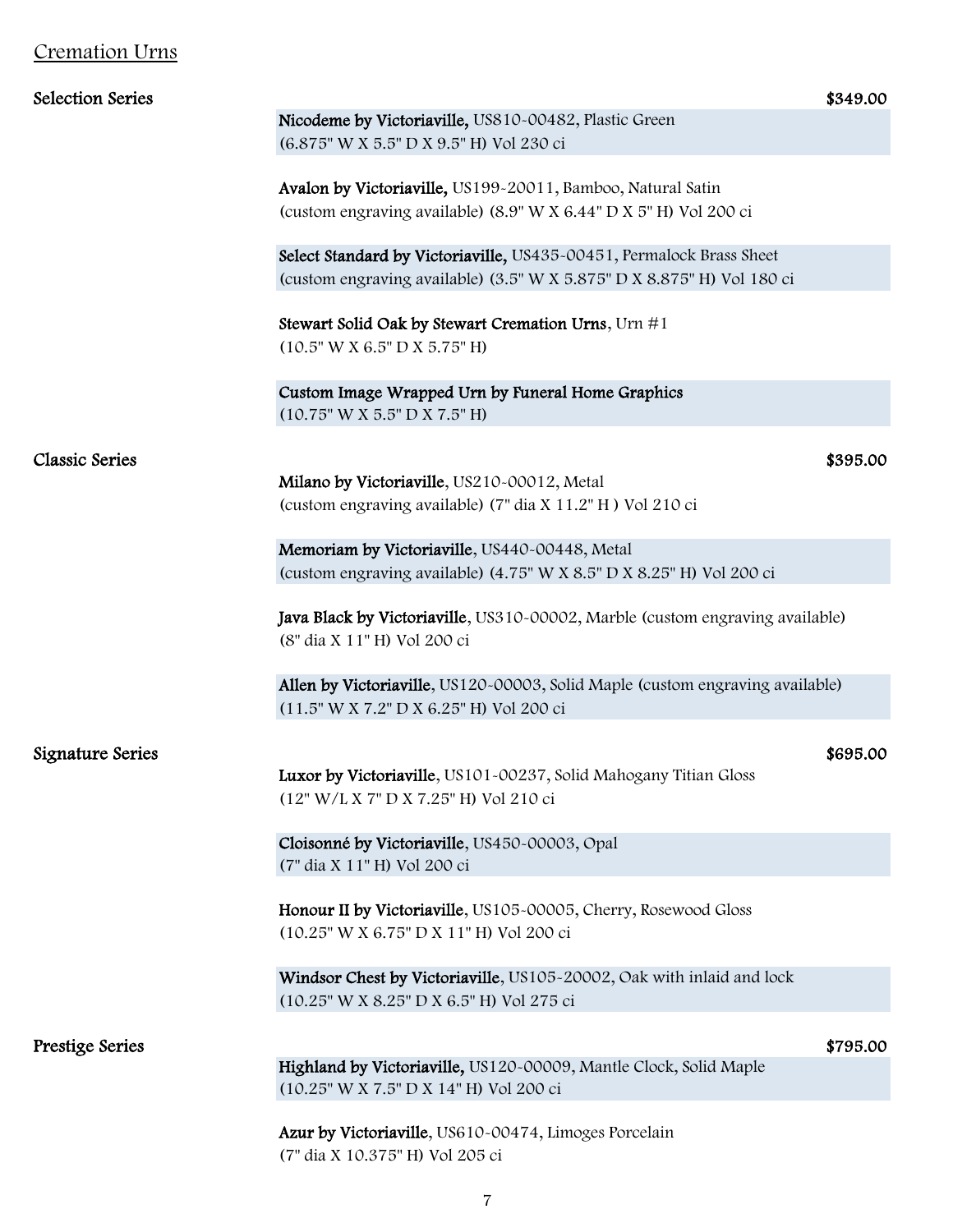### Cremation Urns Continued

### Dual Capacity Urns

|                      | Stewart Solid Oak by Stewart Cremation Urns, Dual Capacity     | \$449.00 |
|----------------------|----------------------------------------------------------------|----------|
|                      | (10.5" W x 6.5" x 9.75" H)                                     |          |
|                      |                                                                |          |
|                      | Ivory Cultured Marble by Fabhaven, FH2PC110, 2-Piece Heart     | \$895.00 |
|                      | (9.25" W x 9.25" D x 9.25" H)                                  |          |
|                      | "Select Companion" by Victoriaville, UD210-00002, Sheet Bronze | \$795.00 |
|                      | (7.75" W x 7.75" D x 7.25" H)                                  |          |
|                      |                                                                |          |
| <u>Keepsake Urns</u> |                                                                |          |
|                      | Victoriaville Keepsake Jewellery                               | \$130.00 |
|                      | Various Pendants Available, Stainless Steel                    |          |
|                      |                                                                |          |
|                      | Selection Series by Victoriaville                              | \$75.00  |
|                      |                                                                |          |
|                      | Classic Series by Victoriaville                                | \$105.00 |
|                      |                                                                |          |
|                      | Signature Series by Victoriaville                              | \$169.00 |
|                      |                                                                |          |
|                      | Prestige Series by Victoriaville                               | \$185.00 |

Other urn and keepsake options available, please see a Funeral Director for options and pricing.

Rental Caskets - The following caskets are available for rent. The casket shell has been used before and may be used again.

|               | The Dominion by Victoriaville<br>Solid silver maple construction, titan colour treatment, ivory velvet<br>interior, swing bar wood handles, cremation insert included      | \$2,295.00 |
|---------------|----------------------------------------------------------------------------------------------------------------------------------------------------------------------------|------------|
|               | The Northgate by Victoriaville<br>Solid appalachian red oak construction, persian fawn colour treatment,<br>satin finish, ivory velvet interior, cremation insert included | \$2,295.00 |
| Burial Vaults | Topseal 1 by Haberer - Adult standard unlined concrete burial vault                                                                                                        | \$995.00   |
|               | <b>Estate by Haberer</b> - Adult standard single-reinforced burial vault,<br>concrete construction with polystyrene inner liner                                            | \$1,295.00 |
|               | Trilogy by Haberer - Adult standard, personalization included,<br>concrete construction with white marble liner                                                            | \$1,895.00 |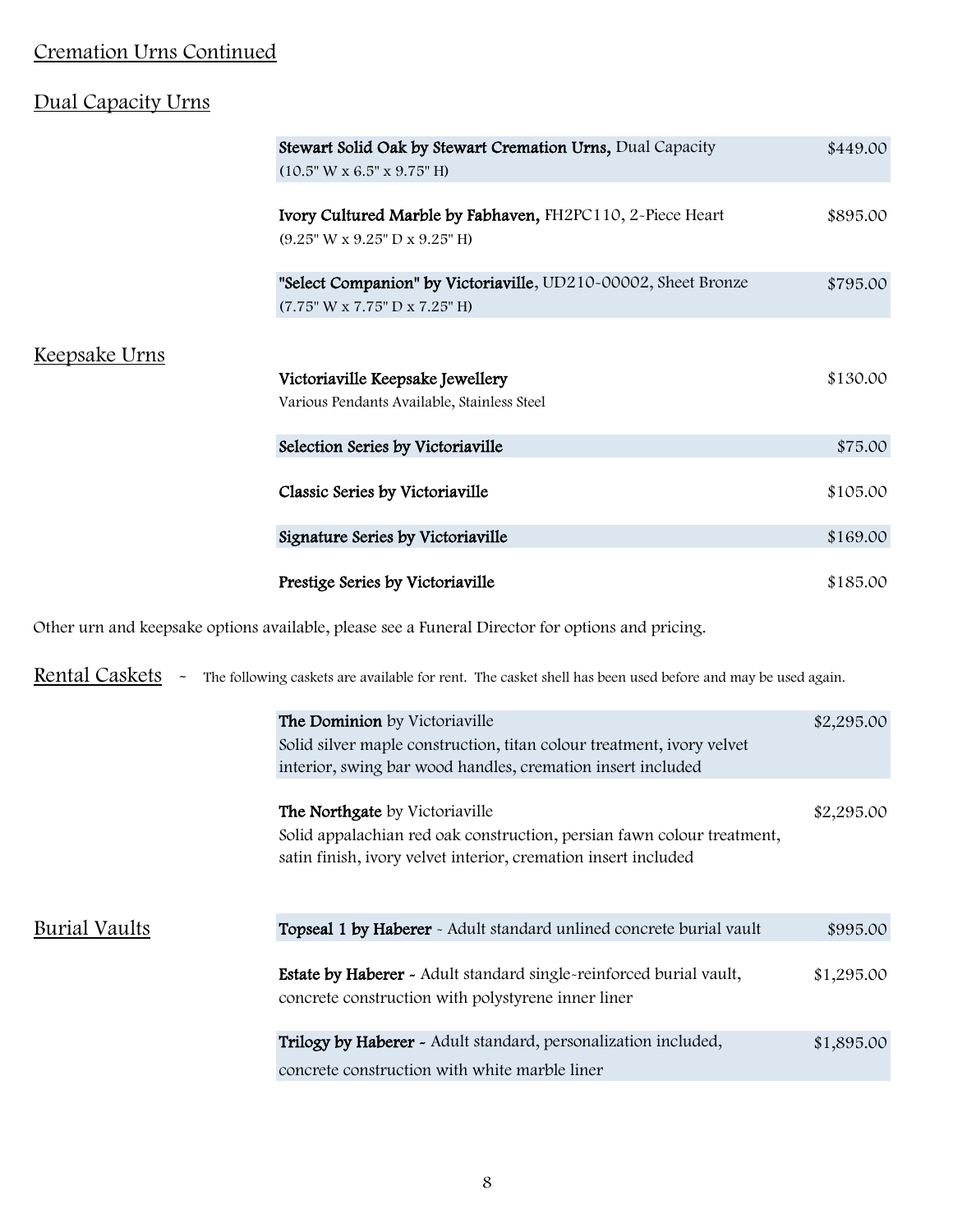Miscellaneous Velvet Urn Bag \$20.00

#### Guaranteed Travel Assurance Plan  $$495.00$

On-Site Caterer: Please speak with one of our funeral directors for further details and pricing.

A mileage charge will apply for transfers over 25 kms at a rate of \$2.25 per km for each vehicle utilized.

Cemetery Equipment - Lowering Device when vault is purchased. \$100.00 Required to lower casket, includes artificial grass to cover boards and mound.

Cemetery Equipment - Lowering Device when NO vault is purchased. \$450.00 Required to lower casket, includes artificial grass to cover boards and mound.